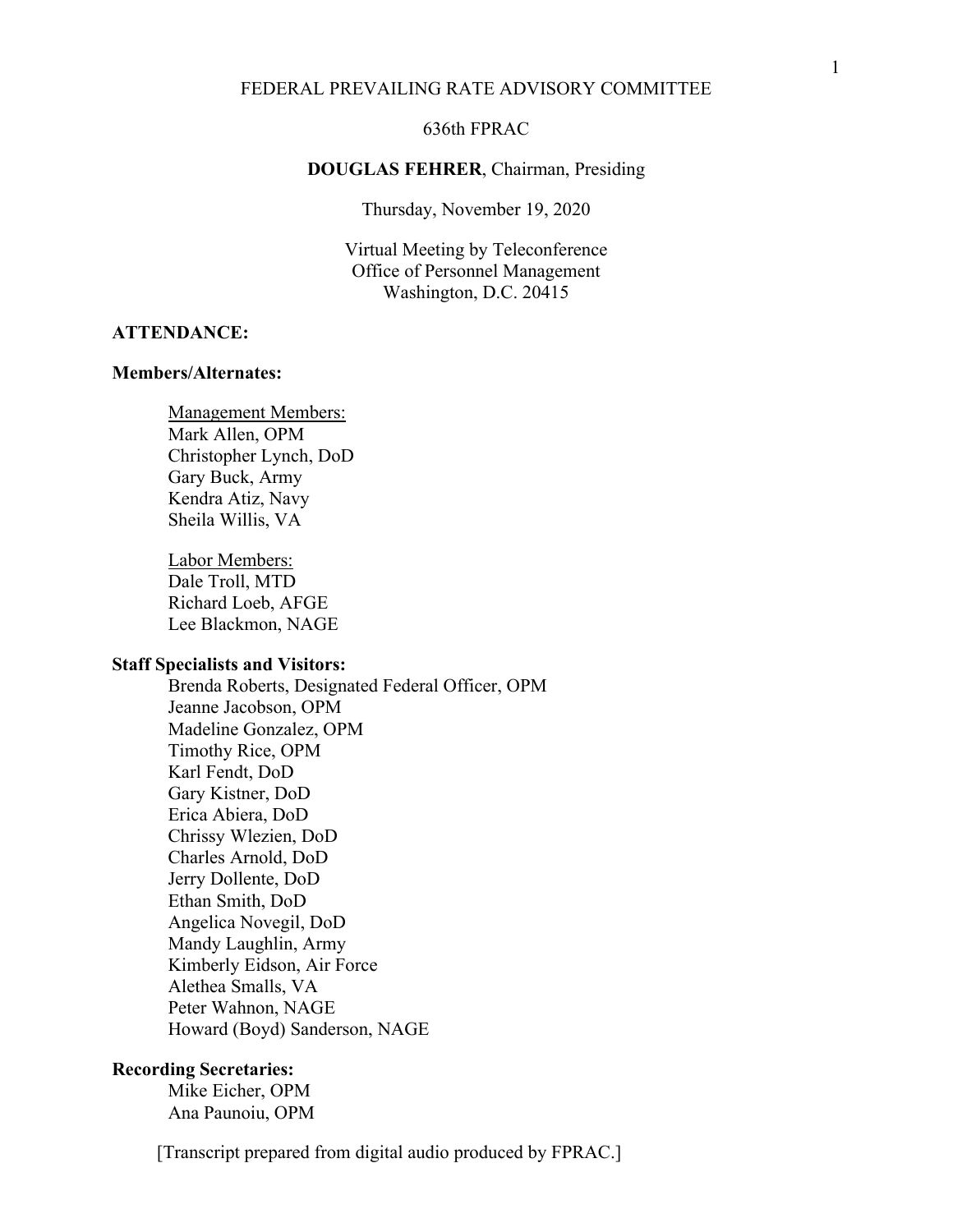## CONTENTS

# Page

|    | Opening/Announcements                                                                                                                                                                                                                                                                                                                                                                                                                                                      |
|----|----------------------------------------------------------------------------------------------------------------------------------------------------------------------------------------------------------------------------------------------------------------------------------------------------------------------------------------------------------------------------------------------------------------------------------------------------------------------------|
|    |                                                                                                                                                                                                                                                                                                                                                                                                                                                                            |
|    |                                                                                                                                                                                                                                                                                                                                                                                                                                                                            |
|    |                                                                                                                                                                                                                                                                                                                                                                                                                                                                            |
| a. | Letter from the American Federation of Government Employees, Dated<br>September 6, 2018, Requesting FPRAC Review a Proposal to Not Allow<br>Federal Wage System Wage Area Boundaries to Split General Schedule<br>Locality Pay Areas and a Proposal to Redefine Monroe County, PA, from the<br>Scranton-Wilkes-Barre, PA, Wage Area to the New York, NY, Wage Area,<br>620-AFGE-1                                                                                          |
|    | Estimated 5-Year Cost Projection of Application of FPRAC Document<br>620-AFGE-1, 622-OPM-1<br>Paper Pay Disparity at Tobyhanna Army Depot by Joseph P. Lynott Sr.,                                                                                                                                                                                                                                                                                                         |
|    | 623-OC-2<br>Email Message from Steven R. Kester in Support of the Proposal to<br>Move Monroe County, PA, to the New York, NY, Wage Area, 623-OC-3<br>Letter from Steven R. Kester Regarding the Pay Disparity Between FWS<br>and GS Employees at Tobyhanna Army Depot, 627-OC-1 and 633-OC-1<br>Employment Distribution at Tobyhanna Army Depot, 634-OPM-1<br>Market Rates vs Schedule Rates for Electronics Mechanics (Series 2604)<br>Tobyhanna Army Depot, 634-OPM-2    |
|    | b. Letter from the American Federation of Government Employees, Dated<br>September 3, 2019, Requesting FPRAC Recommend Redefining San Joaquin<br>County, CA, from the Stockton, CA, Wage Area to the San Francisco, CA,<br>Wage Area, 627-AFGE-1<br>Review of San Joaquin County, California, 629-MGT-1                                                                                                                                                                    |
|    | c. Letter from the National Association of Government Employees, Dated<br>September 25, 2019, Requesting FPRAC Reexamine the Placement of Wage<br>Grade Employees Working in the Salinas-Monterey, CA, Wage Area,<br>$628-NAGE-1$<br>Review of the Salinas-Monterey, California, Federal Wage System Wage<br>Area, 629-MGT-2<br>- Request for the abolishment of the Monterey/Salinas wage survey area,<br>632-NAGE-1                                                      |
|    | d. Letter from the Association of Civilian Technicians, Dated November 9,<br>2019, Requesting FPRAC Consider Moving the Puerto Rico Wage Area into<br>the Special Appropriated Fund Schedule for U.S. Insular Areas, 629-ACT-1<br>2016 Study by NOAA Describing the Ocean Economies of the U.S.<br>Virgin Islands and Puerto Rico, 629-ACT-2<br>Review of the Puerto Rico Federal Wage System Wage Area,<br>631-MGT-1<br>Puerto Rico Wage Grade Adjustment 2020, 631-ACT-1 |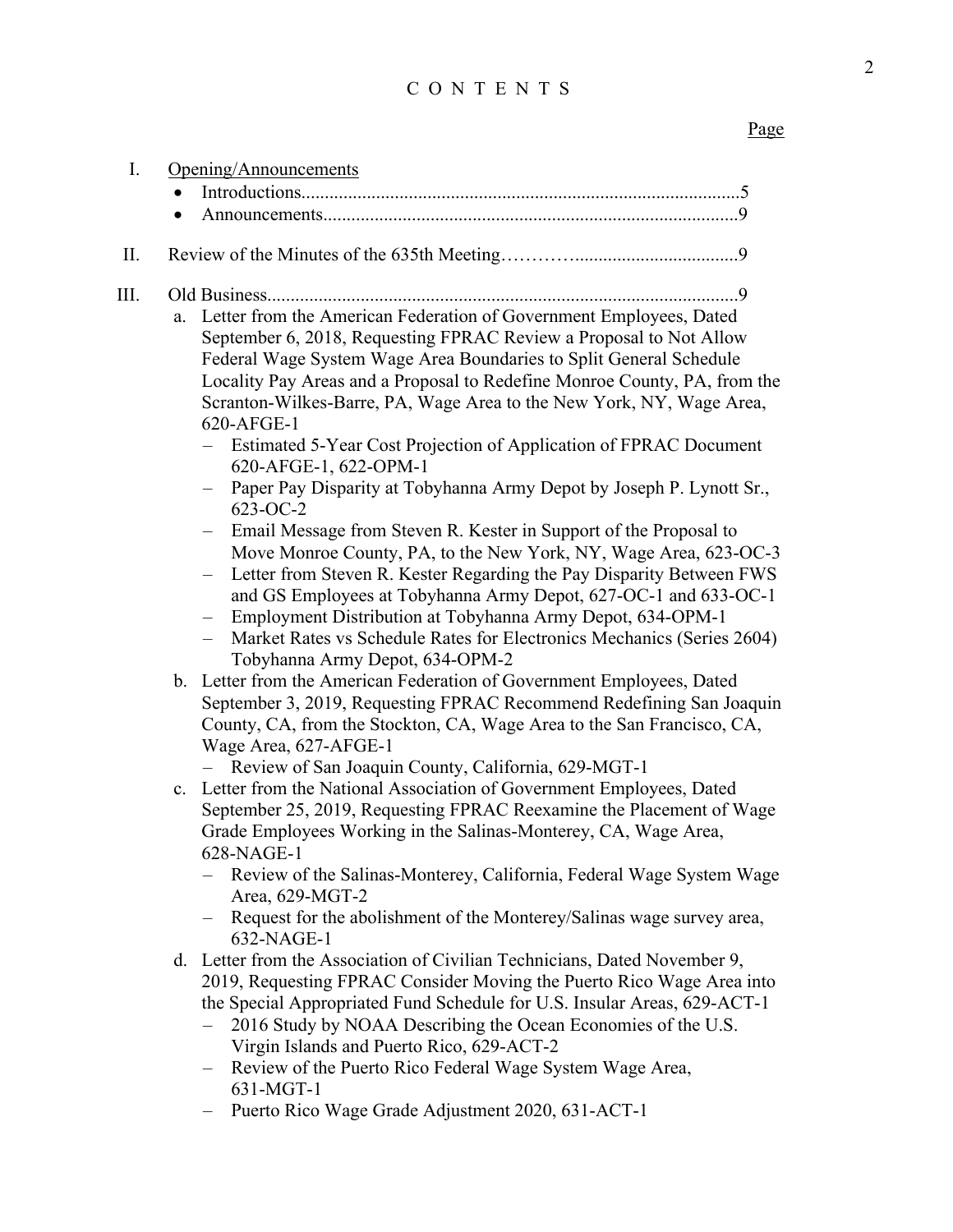- IV. [New Business..................................................................................................10](#page-9-0)
	- a. Request for the abolishment of the Monterey/Salinas wage survey area, 636-NAGE-1
	- b. Presentation: Remarks on NAGE's Proposal to Abolish the Salinas-Monterey, CA, Wage Area and Redefine Monterey County, CA, to the San Francisco, CA, Wage Area
		- Guest Speakers:
			- Mr. Peter Wahnon
			- Mr. Brandon Craft
			- Mr. Howard (Boyd) Sanderson
	- c. Letter from the Association of Civilian Technicians Requesting FPRAC Delay the Vote on the ACT Puerto Rico Proposal until April/May 2021, 636-ACT-1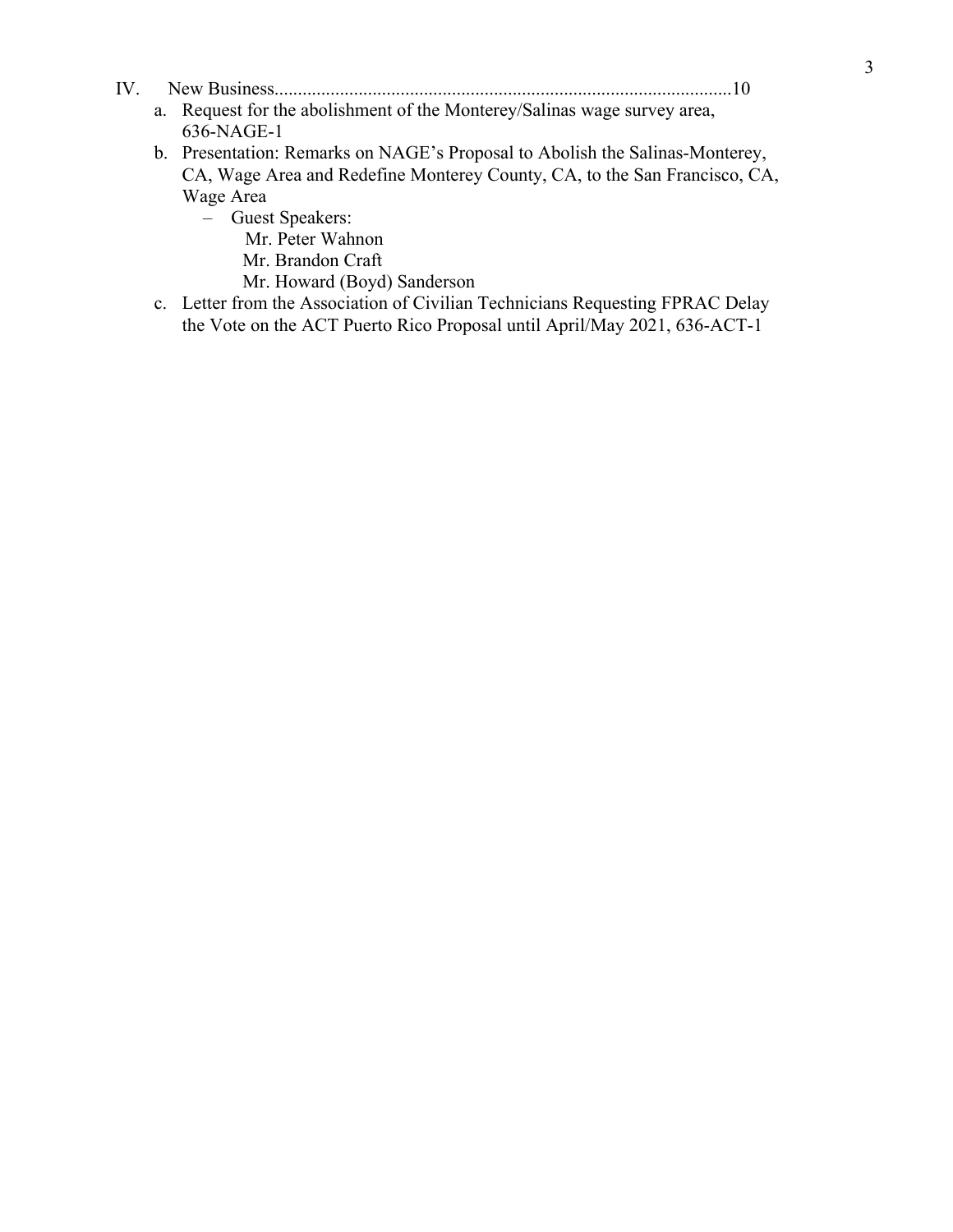## <span id="page-3-0"></span>PROCEEDING

#### CHAIRMAN FEHRER: This is Doug Fehrer, Chairman of FPRAC. We'll go

ahead and call this meeting to order, and I'll start by doing a roll call to see who we have with us.

I will start with our members. Mark Allen with OPM?

MR. ALLEN: Mark's here.

CHAIRMAN FEHRER: Chris Lynch with DoD?

MR. LYNCH: Chris is on.

CHAIRMAN FEHRER: Kendra Atiz at Navy?

MS. ATIZ: Good morning. Kendra is here.

CHAIRMAN FEHRER: Gary Buck at Army?

MR. BUCK: Good morning, sir. Gary Buck here.

CHAIRMAN FEHRER: Sheila Willis at VA?

MS. WILLIS: Good morning, everyone. Sheila is here.

CHAIRMAN FEHRER: Dale Troll with MTD?

MR. TROLL: Good morning. This is Dale.

CHAIRMAN FEHRER: Thank you.

And, Jacque, are you here with us from AFGE?

[No audible response.]

CHAIRMAN FEHRER: Jacque, are you on the line?

[No audible response.]

CHAIRMAN FEHRER: Richard Loeb?

MR. LOEB: Richard Loeb here. Yes, thank you. I don't know that Jacque is going

to make it.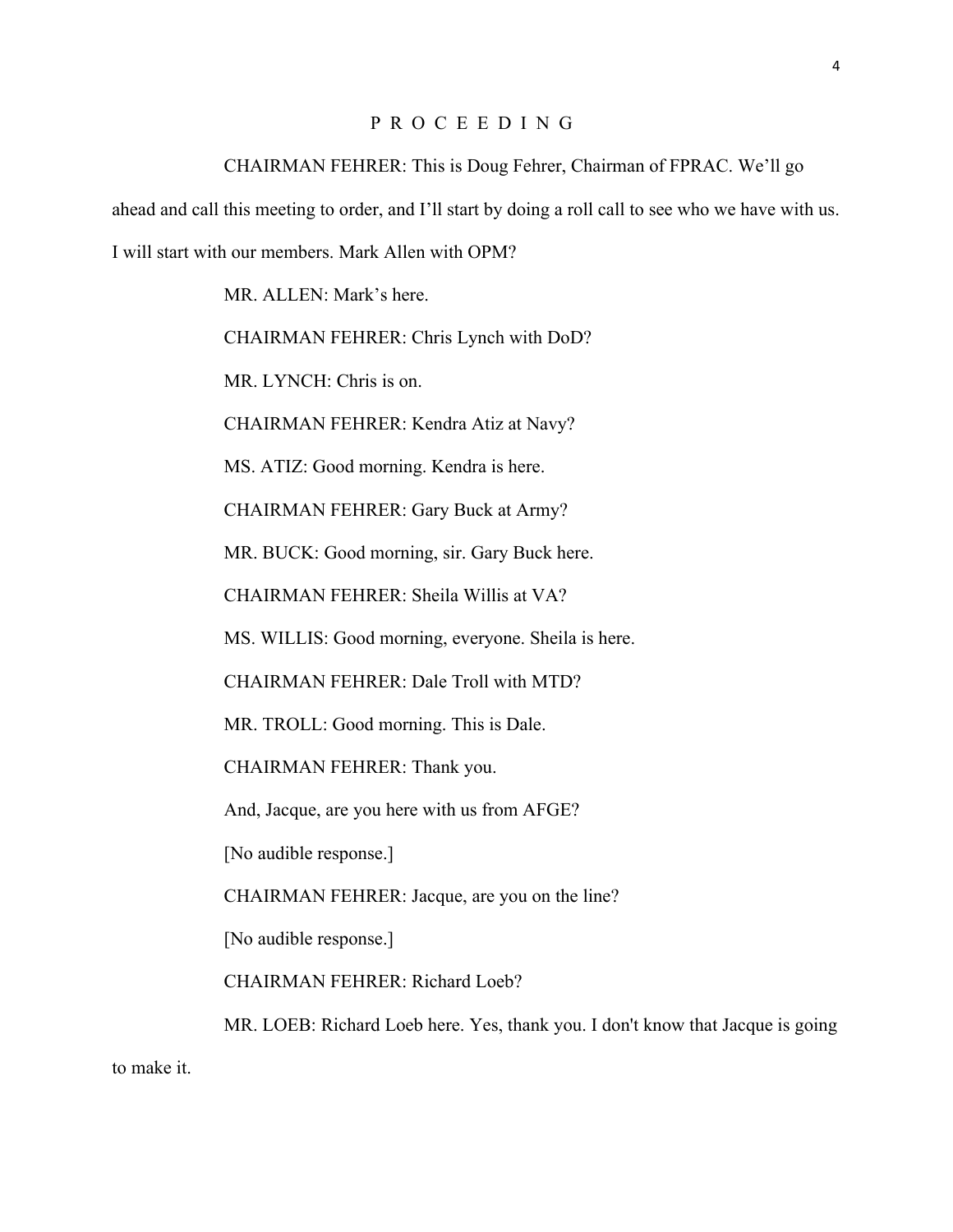CHAIRMAN FEHRER: Is there anybody sitting in for Jacque?

MR. LOEB: Not to my knowledge, no. I'm here representing the second AFGE

seat.

CHAIRMAN FEHRER: I was just checking.

Lee Blackmon with NAGE?

ATTENDEE: Are you talking about Jackie with Air Force?

CHAIRMAN FEHRER: No. That was Jacque with AFGE.

ATTENDEE: I just wanted to make sure. Thank you.

CHAIRMAN FEHRER: No problem.

MS. BLACKMON: This is Lee with NAGE. I'm here.

CHAIRMAN FEHRER: Travis with ACT?

[No audible response.]

CHAIRMAN FEHRER: Do we have anyone from ACT on the line?

[No audible response.]

CHAIRMAN FEHRER: Let's move on to everyone else. Brenda, OPM,

Designated Federal Officer?

MS. ROBERTS: I'm here.

CHAIRMAN FEHRER: Jeanne Jacobson?

MS. JACOBSON: I'm here. Good morning.

CHAIRMAN FEHRER: Tim Rice?

MR. RICE: Here. Good morning.

CHAIRMAN FEHRER: Madeline?

MS. GONZALEZ: I'm here.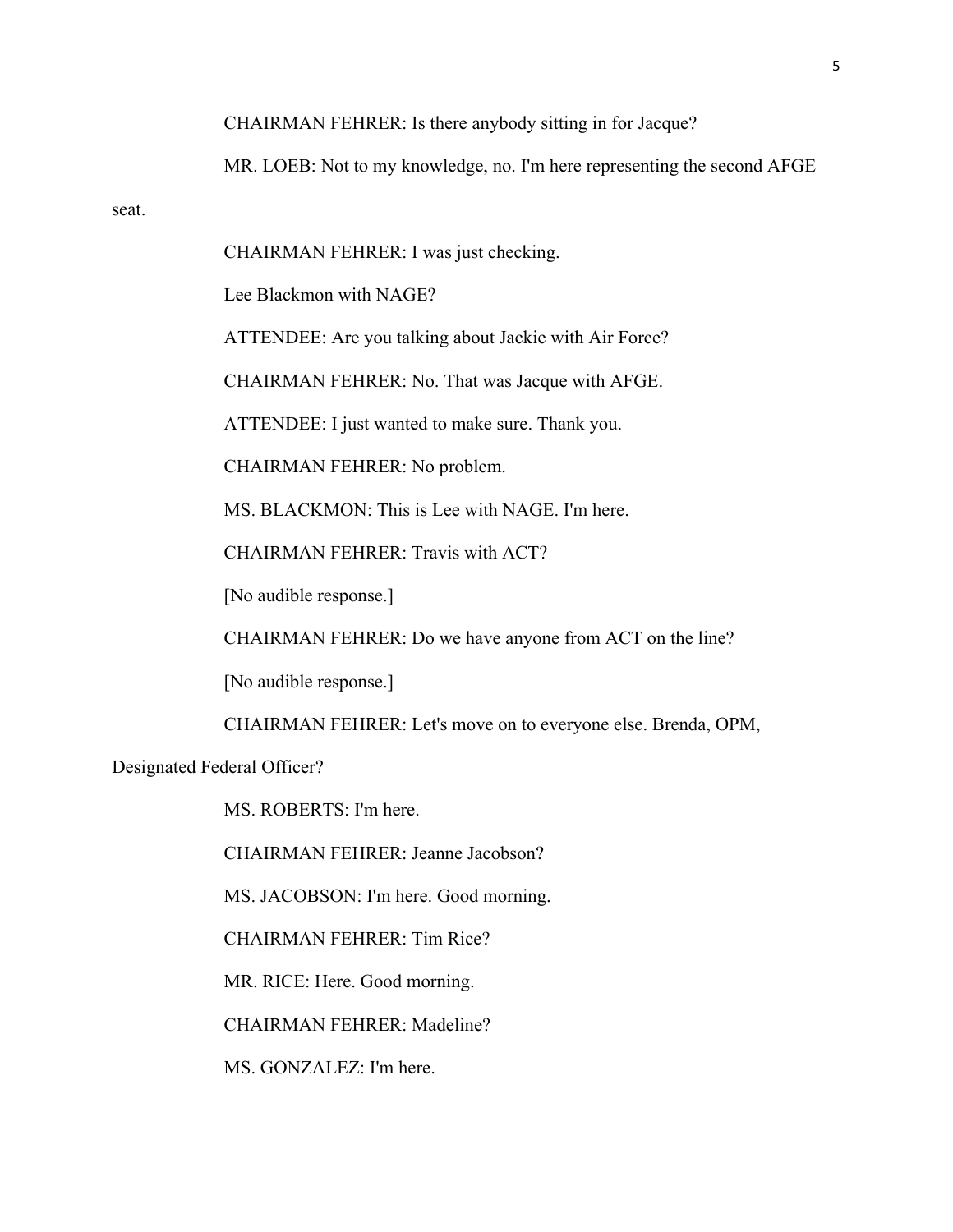CHAIRMAN FEHRER: Ana?

MS. PAUNOIU: I'm here. Good morning.

CHAIRMAN FEHRER: Mike?

MR. EICHER: I'm here. Good morning.

CHAIRMAN FEHRER: With DoD, Melissa?

[No audible response.]

CHAIRMAN FEHRER: Is Melissa on the line?

MR. LYNCH: I don't think Melissa is on the line.

CHAIRMAN FEHRER: Karl?

MR. FENDT: Yes. Karl Fendt is on the line. Thank you.

CHAIRMAN FEHRER: Gary?

MR. KISTNER: Yep, I'm here.

CHAIRMAN FEHRER: Erica?

MS. ABIERA: I'm here.

CHAIRMAN FEHRER: Chrissy?

MS. WLEZIEN: I'm here. Thank you.

CHAIRMAN FEHRER: Charles?

[No audible response.]

CHAIRMAN FEHRER: Charles with DoD?

[No audible response.]

CHAIRMAN FEHRER: Jerry?

MR. ARNOLD: Do you mean Charles Arnold?

CHAIRMAN FEHRER: Yes, Charles Arnold.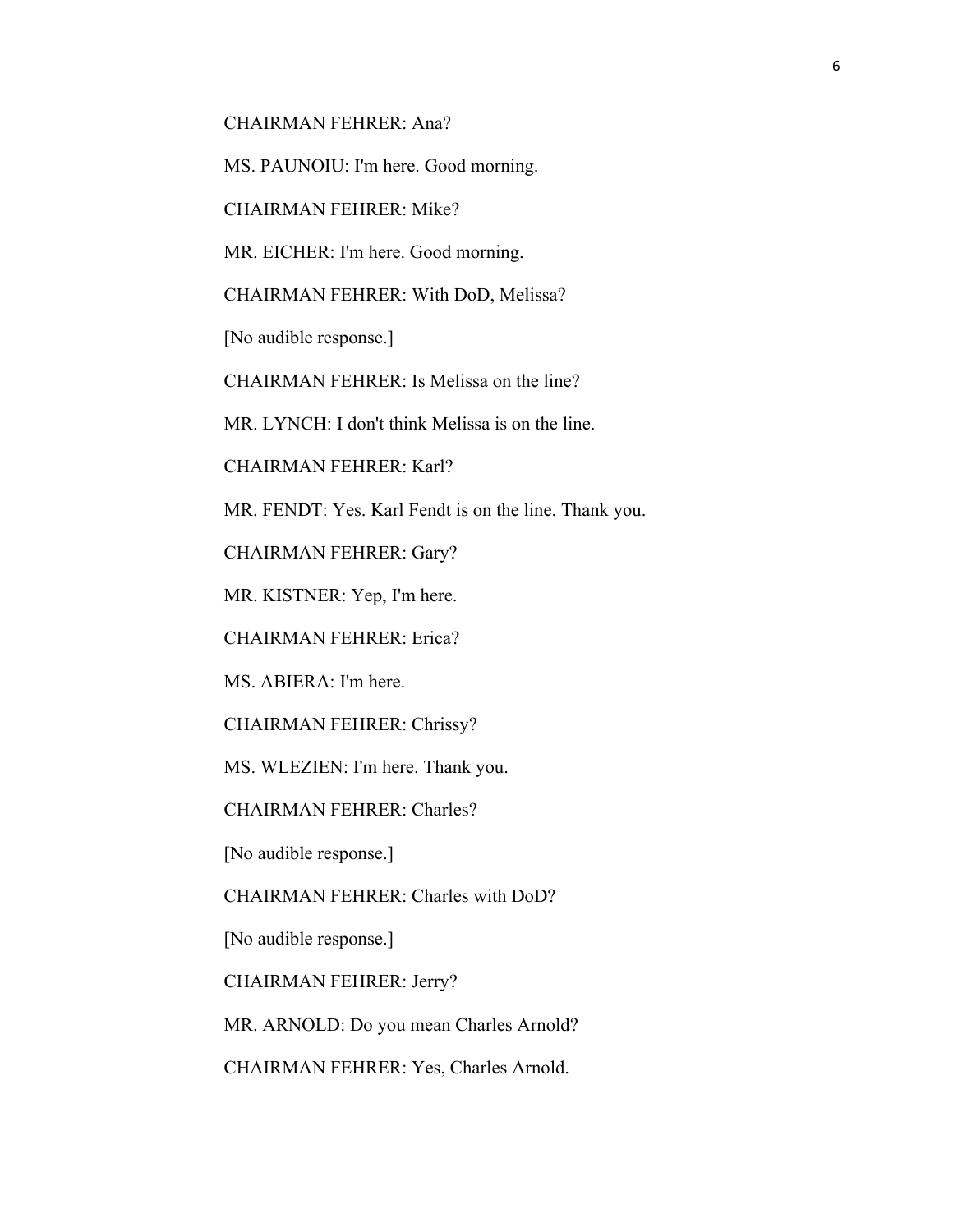MR. ARNOLD: Yes. Here.

CHAIRMAN FEHRER: Very good.

MR. DOLLENTE: Jerry Dollente?

MR. DOLLENTE: I'm here.

CHAIRMAN FEHRER: Ethan?

MR. SMITH: Yes, sir. I'm here.

CHAIRMAN FEHRER: And Angelica?

MS. NOVEGIL: I'm here.

CHAIRMAN FEHRER: Mandy with Army?

MS. LAUGHLIN: Yes, sir. I'm here.

CHAIRMAN FEHRER: From VA, Alethea?

MS. SMALLS: Hi. This is Alethea.

CHAIRMAN FEHRER: Keyonna?

MS. SMALLS: Keyonna is not on the call today.

CHAIRMAN FEHRER: Air Force, Jackie?

MS. EIDSON: Jackie is not here, but Kim Eidson is here in her place. Thank you.

CHAIRMAN FEHRER: And then our guest speakers from NAGE, we have Peter

Wahnon?

MR. WAHNON: Yes, sir. Peter Wahnon is here.

CHAIRMAN FEHRER: Okay. Brandon Craft?

MR. WAHNON: We had some complications with workload. So it's just me

presenting today.

CHAIRMAN FEHRER: So Howard is not there either?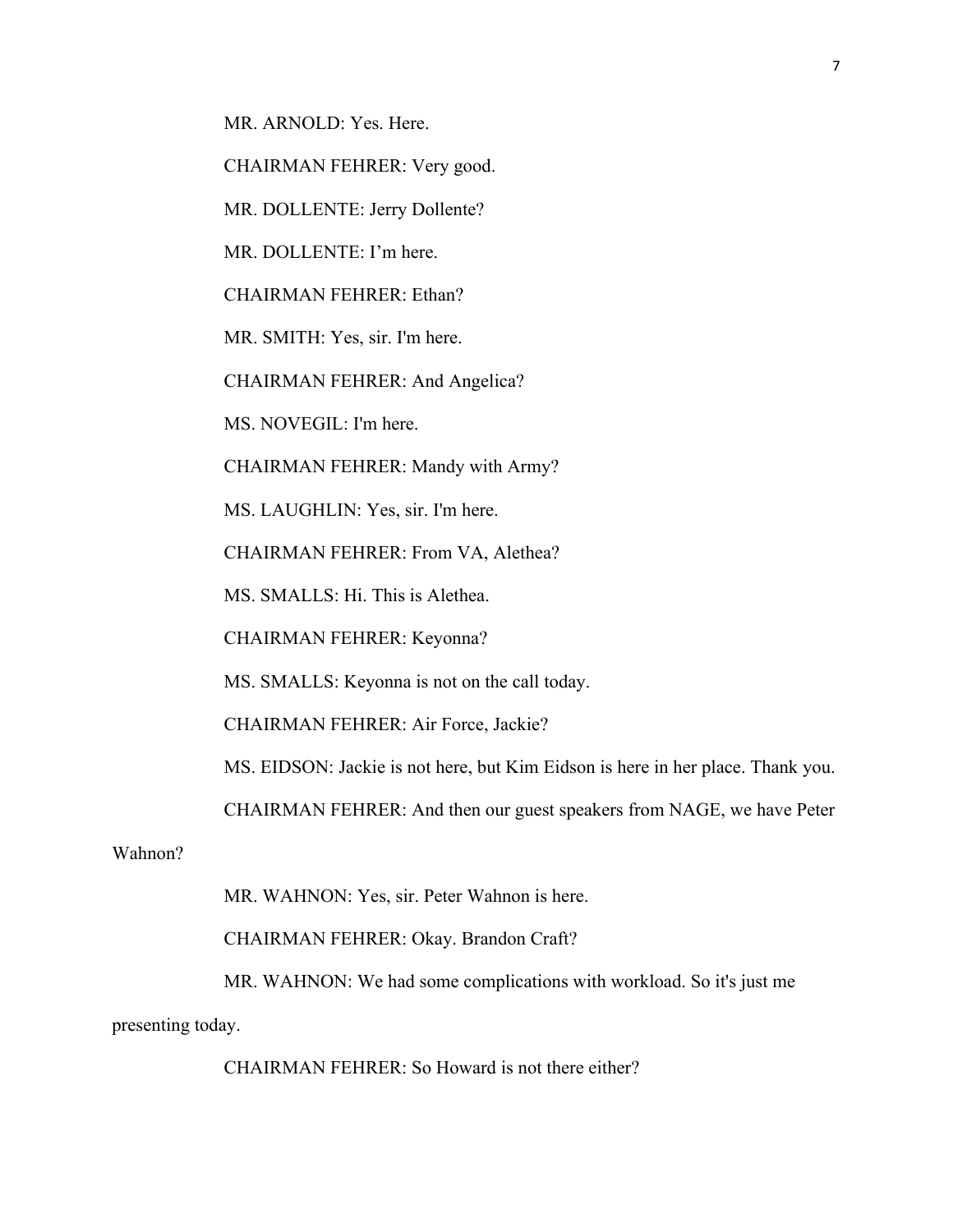MR. WAHNON: Howard is here. Sorry. He's not really a presenter. He's just letting me use his office.

CHAIRMAN FEHRER: Oh, okay. Thank you.

MR. WAHNON: You're welcome.

CHAIRMAN FEHRER: Is there anyone else on the line that I did not call? [No audible response.]

CHAIRMAN FEHRER: Moving forward, this is the 636th meeting of the Federal Prevailing Rate Advisory Committee. It's now about 10:05 a.m. here on the East Coast, and based on our roll call—Mark, correct me if I'm wrong—I don't believe we actually have a quorum today.

MR. ALLEN: Mr. Chairman, we have a quorum to meet, but we do not have a quorum to vote on any agenda items, not that I had any plans to put anything to a vote today anyway.

CHAIRMAN FEHRER: Thank you for the clarification, Mark.

Let's move on. Just as a reminder, we are attempting to record this meeting, and as always, the meeting minutes will be provided to all members. And to help with this, I would ask that members and participants and presenters today, please identify yourself prior to speaking. That will help the folks who will transcribe today's meeting.

<span id="page-7-0"></span>And with that, are there any announcements?

<span id="page-7-1"></span>[No audible response.]

CHAIRMAN FEHRER: Hearing none, we'll move on to the approval of the minutes of the 635th meeting of the Committee, which we held on September 17th. We received no edits to the transcript. Are there any final edits offered today?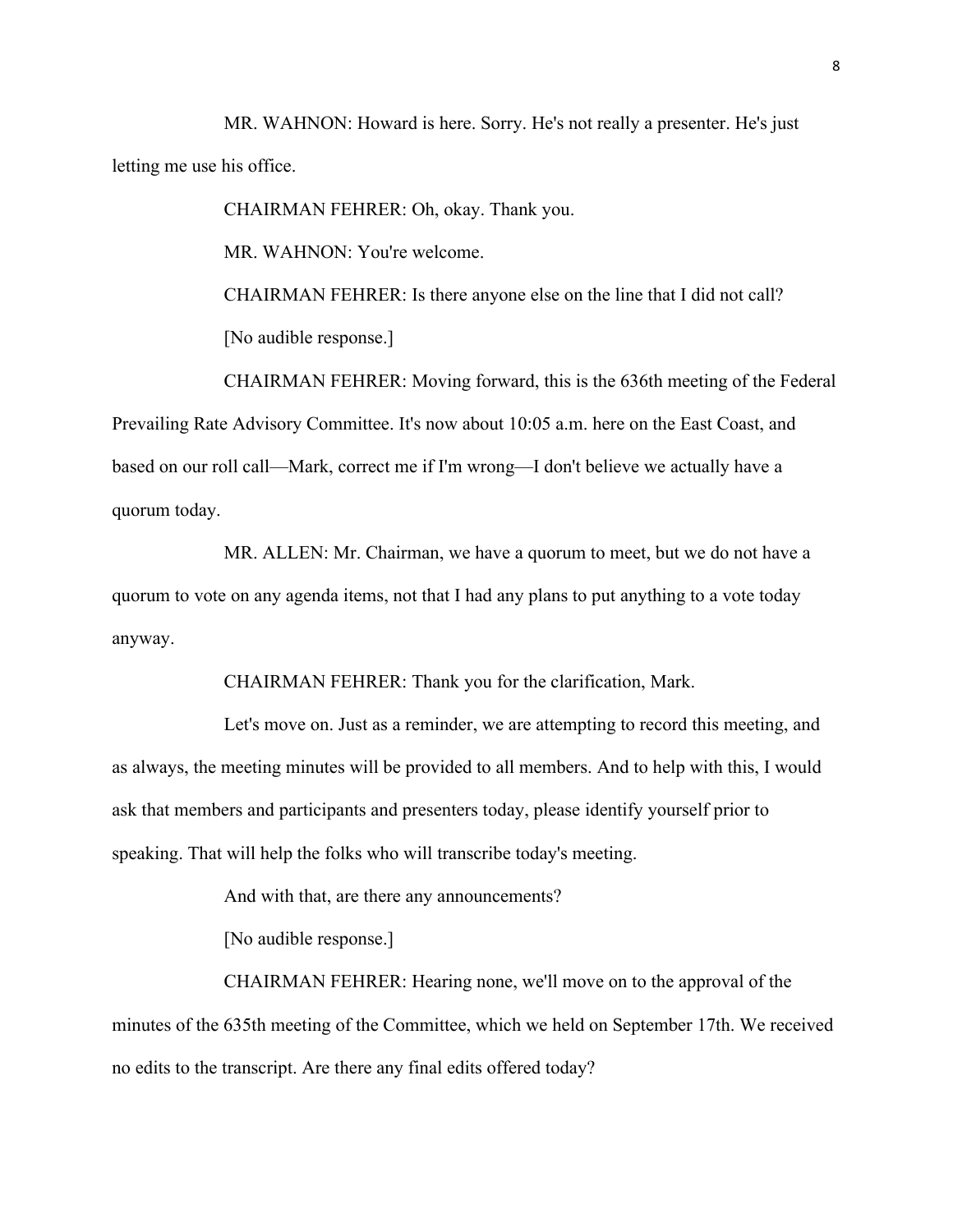[No audible response.]

CHAIRMAN FEHRER: Hearing none, do we have a motion to accept the

minutes?

MR. ALLEN: Move to accept the minutes.

CHAIRMAN FEHRER: Do we have a second?

MR. TROLL: Second.

CHAIRMAN FEHRER: Because we're doing this by phone, I'll ask, is there any opposition to accepting the minutes?

[No audible response.]

CHAIRMAN FEHRER: And again, hearing none, let the record show that the minutes of the 635th meeting of the Committee have been approved.

<span id="page-8-0"></span>Looking at Old Business, we continue to carry over items (a), (b), (c), and (d)

from our past meetings.

I guess, Richard, is there anything new on your front on item (a), the Tobyhanna issue, or item (b), San Joaquin?

MR. LOEB: Not that I'm aware of, sir.

CHAIRMAN FEHRER: On item(c), the Salinas-Monterey issue, we're looking forward to the presentation today from our friends at NAGE when we get to New Business in just a moment.

If I'm correct, the Management Study was completed and reported out sometime ago, but we can review that following the presentation as well. And I am anticipating NAGE's presentation will address any issues with Management's findings as well as provide other information.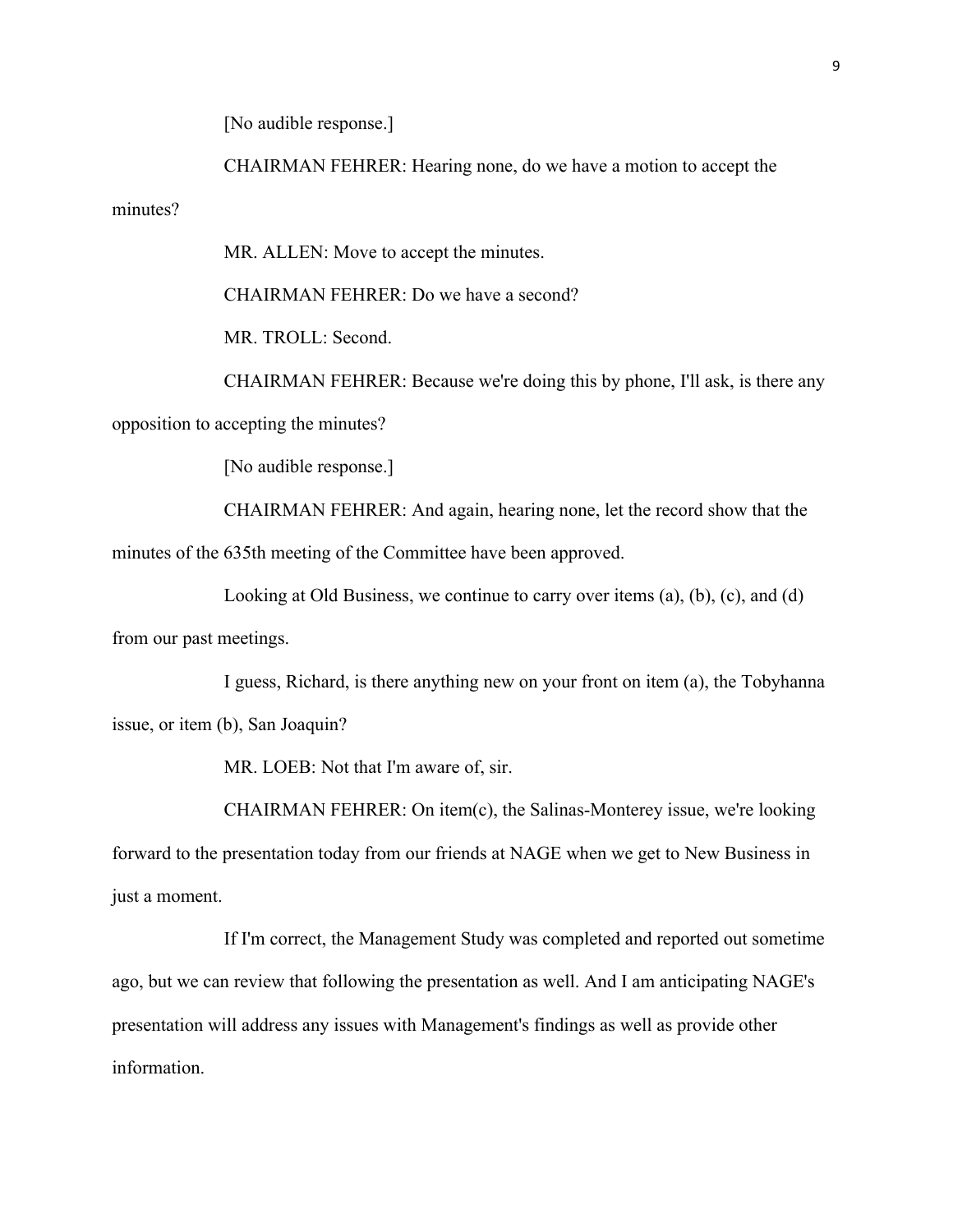And then last but not least, in Old Business, we have item (d), the Puerto Rico wage issue, which ACT has requested we hold off taking any action on until next April or May, and we'll address that under New Business as well.

<span id="page-9-0"></span>Having no other Old Business, we'll move right on to our New Business. As I mentioned, we have a request for the abolishment of the Monterey-Salinas, wage area, and that request is item 636-NAGE-1 in your packet which was emailed out. In support of this formal request, we have item (b), which is a presentation on NAGE's proposal to abolish the Salinas-Monterey wage area.

The document that we were provided, 636-NAGE-1, is lengthy and provides a lot of good information to review, but having said that, I guess I will turn it over to NAGE and Lee; your presentation.

MS. BLACKMON: Thank you. Thank you, Committee. We appreciate your time today. As you know, this has been on the agenda for quite some time. So I'm going to go ahead and defer to Peter who is on the line who will be presenting on behalf of NAGE.

MR. WAHNON: Thank you, Lee. Good morning, everybody. My name is Peter Wahnon. I'm an electrician. I work for the Naval Facilities Engineering and Systems Command. Their headquarters is in San Diego. I'm based out of Monterey at the Public Works Department here at the Naval Postgraduate School.

As you guys know, we've had this request pending for several months now, but in reality, it's actually been probably about 20 years or so that we've been trying to do this, ever since the GS's were moved back in 1999. I believe we got something fit into FPRAC the following year with Congressman Sam Farr, but it ended up being shot down. So here we are.

Let me just get right into it. The first thing I want to point out really about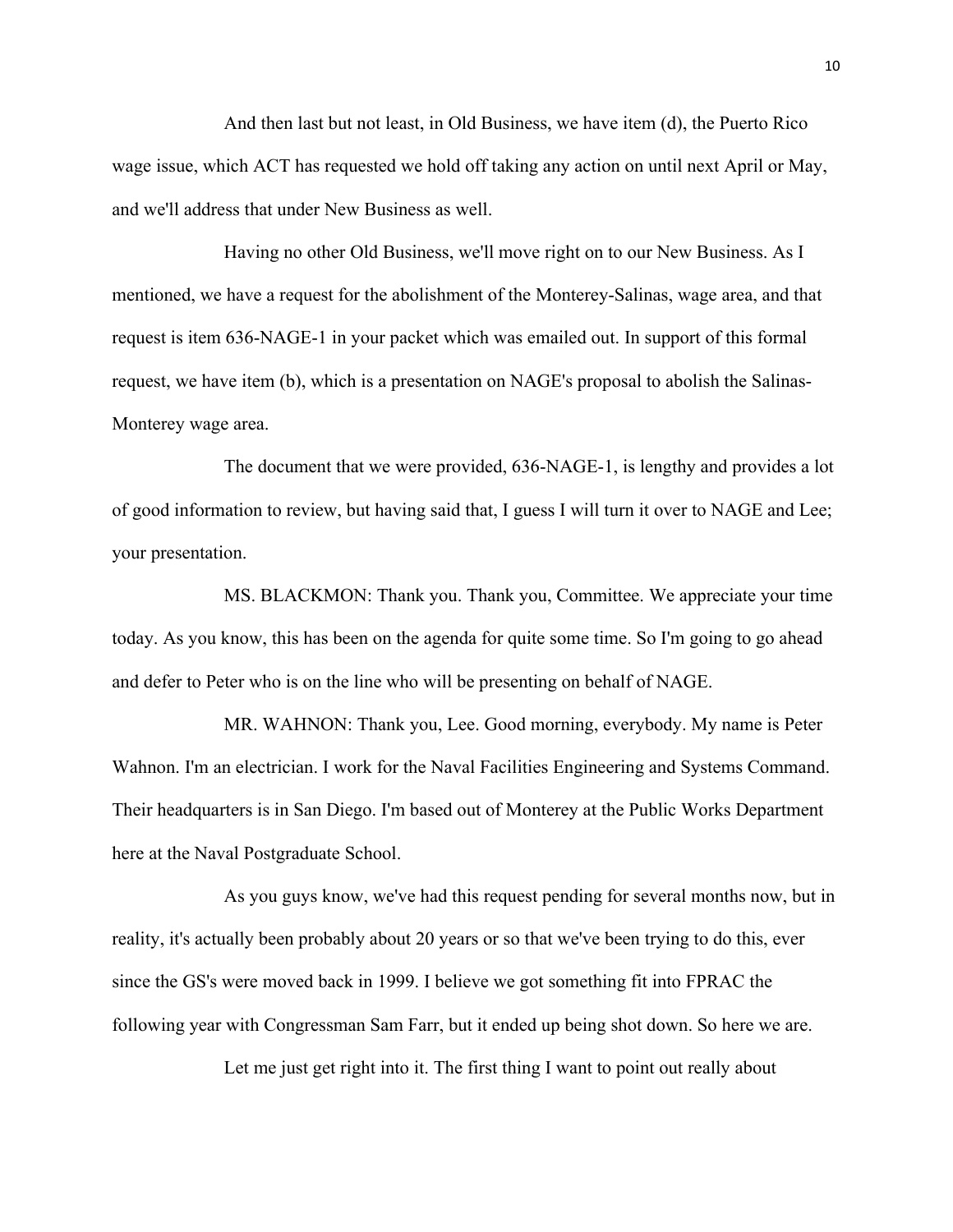Monterey-Salinas is that it's kind of a tale of two counties. We're a standalone wage area, meaning we don't have any areas of application. San Benito County was moved, merged with Santa Clara County and the San Francisco wage area, I believe, in 2016. So now it's just us.

The area around where I'm at, the Monterey-Salinas area where Naval Postgraduate School is, is really—it's kind of a really high cost-of-living area, and we're referred to locally as the "Tri County" because of our close proximity to Santa Cruz and San Benito County.

The other side of Monterey County, as soon as you leave south of Salinas, the cost of living in that area drops dramatically around Fort Hunter Liggett, Camp Roberts, with the other two entities where WG employees are. I mean, the difference between the two is not even comparable, not to mention that we actually don't believe that Camp Roberts should be in our wage area because Camp Roberts is actually in San Luis Obispo County. It's partially in ours, but if you look at the address, the address is in San Luis Obispo County. So it's something we just wanted to point out. We're not sure if it really affects our numbers being below 100, but that's also one of the issues we've been having.

The last survey we have access to is 2018, and we didn't get access to that survey until this year. And we didn't get access to it until after we filed a congressional inquiry to get it, and we're not even sure if it's the actual survey or if it's just something that was given to us just to kind of appease us. We don't have the 2019 survey information. We don't have the 2020 survey information. So it's really frustrating for us because we really don't know what's going on with the—if the surveys are adequate or if there—we do know that the 2018 survey wasn't completely adequate. The lower section of the rate scale failed to meet OPM's requirements of having at least one grade with 20 observations.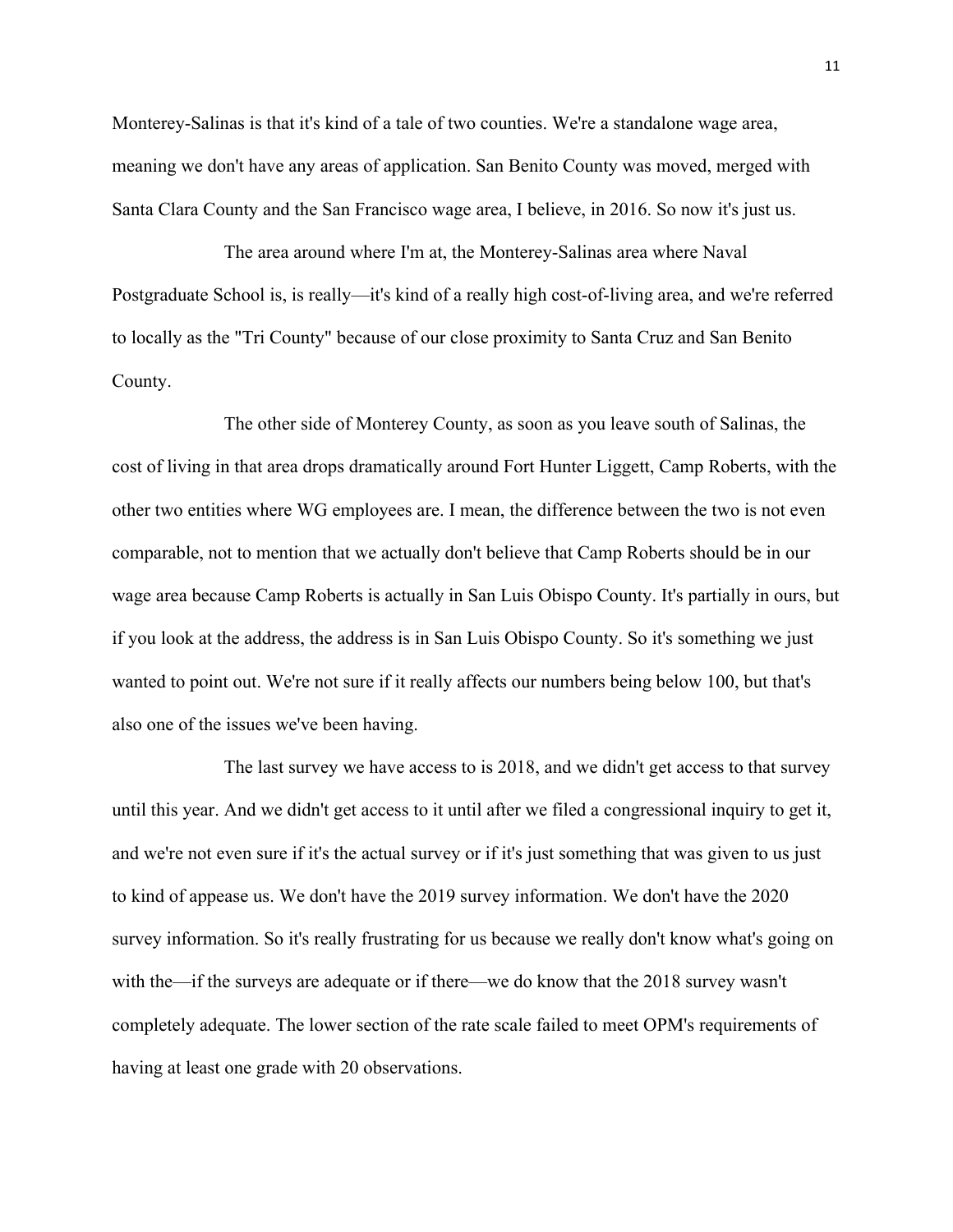I could probably ramble about this for a while. I was wondering if you guys have any questions for me.

MR. ALLEN: So you work at the Naval Postgraduate School. Can you share any sort of anecdotal information you may have about any of the people that you've worked with in the recent past who have left to take other positions in the private sector?

MR. WAHNON: Oh, we've had—actually, I had the numbers here. We've had 15 people since 2018 leave for higher positions. We've lost two locksmiths. We've lost a welder. We've lost, like, probably five electricians, several HVAC techs, maintenance mechanics. Yeah, we've lost quite a bit, and I think even going beyond that, since 2018, we've had 10 people accept tentative offers, only to turn them down specifically citing cost of living as the reason why they declined the job offers, after we went through months and months of trying to on-board them. As soon as they took a look at the cost of living in the area, they're—you know, it's just—I mean, really, it's more than a paycheck for most people. Discounted military—privatized military housing, that's really the only option a lot of people have to live here and work for the Naval Postgraduate School. To rent in the area and especially this year, it's probably gone up maybe 10 percent now. The cost of a three-bedroom house is \$3,500 around the base and up.

So I do have the specific numbers. For people who took jobs elsewhere, we've lost five maintenance mechanics, one welder, two locksmiths, four electricians, and three HVAC technicians.

MR. ALLEN: That's good to know. Do you know if they all left for jobs in the private sector, or did they go to work in other wage areas? Or did they move on to other Federal positions?

MR. WAHNON: Yeah, it's about 50-50. Half of them took GS jobs here. I mean,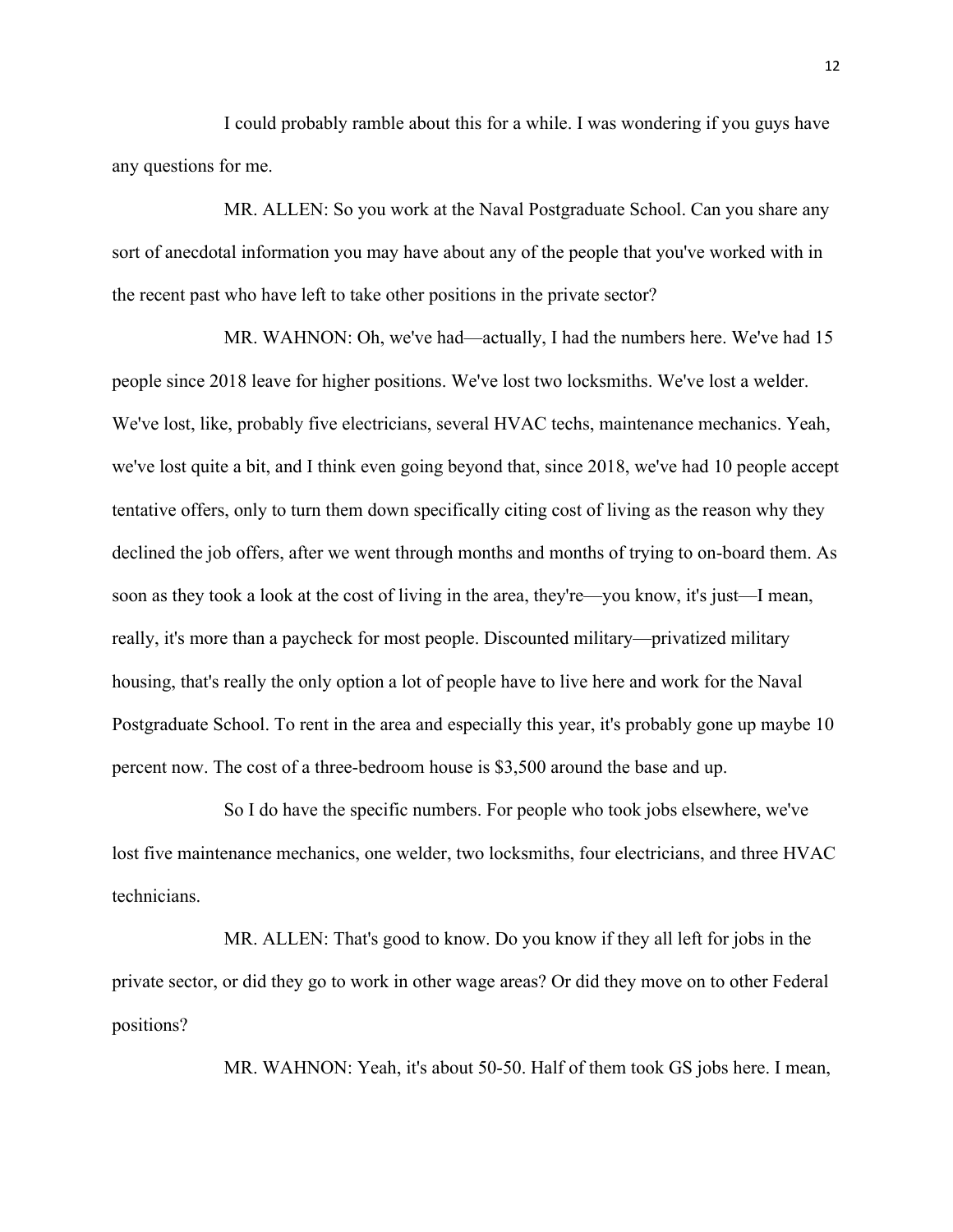it's a drastic raise in pay once you go from WG to GS. You get 41.44 percent cost-of-living adjustment. So, I mean, that's really what a lot of people fight for, but I think all five maintenance mechanics left for other Federal positions in other areas.

For instance, we had a guy leave to work in the Social Security Administration. In the San Francisco area, we had a guy take an HVAC job in Reno because the pay was the same almost, but the cost of living was like about a third. And we had a guy leave to go back to North Carolina, another maintenance mechanic. We had a locksmith take a job with the local hospital where his pay went up to about 15 bucks an hour. That place was only 5 minutes away from us, but they survey their wages in San Francisco.

MR. BUCK: I had a question, sir. Do we know how many employees actually commute into Monterey County from elsewhere?

MR. WAHNON: We have two employees that live in San Benito County—oh, we had more than two? Well, we have a few employees that live in San Benito County. For them coming in, it's about a 35-minute drive, and we have some employees that live out in the Santa Cruz County area. And their commute in is about 25 minutes, and we have some guys that are in Southern Monterey as well.

MR. BUCK: I'm sorry. I didn't catch that last remark that was said?

MR. WAHNON: Oh, it's about a 45-minute drive coming in from Southern Monterey, like two guys that live out there.

I feel bad for the guys from San Benito County because they live in San Benito County. They're in the San Francisco wage area, and they come here to work. As soon as they cross into our county, they basically lose about 5 bucks an hour. So we've actually lost two guys. We have about four guys that live in San Benito County. We lost two that took jobs elsewhere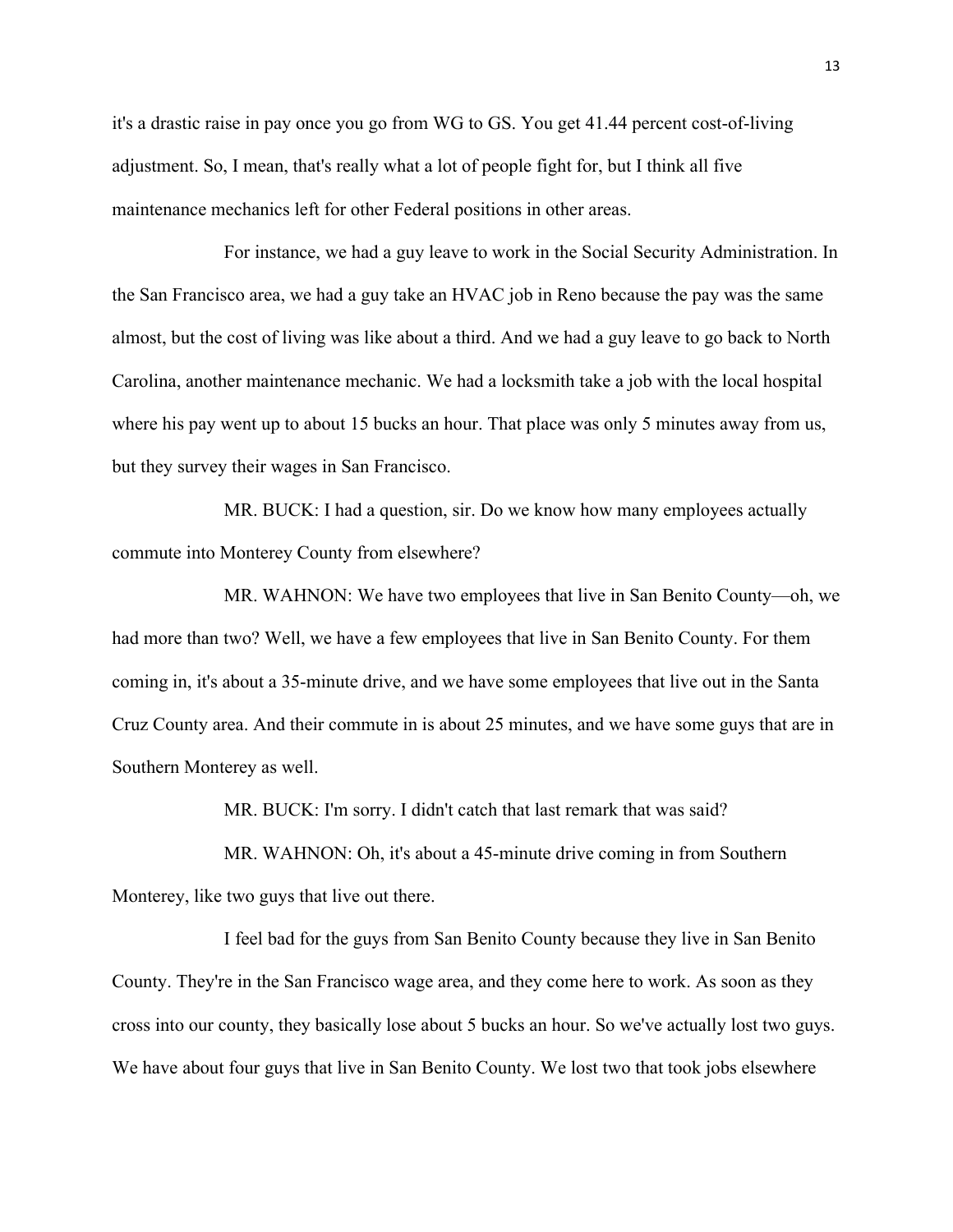for higher pay.

MR. BUCK: Thank you.

MR. WAHNON: Any more questions?

MR. ALLEN: I do have some more questions. Have you all been in touch with any of the people who work at, say, Fort Hunter Liggett or employees at Camp Roberts? I should explain why we have employees listed as being in Monterey County for Camp Roberts. That is because the employing agency has their official duty station in Monterey County.

MR. WAHNON: Okay.

MR. ALLEN: That's how they pop up there. I don't have the information at hand as to whether there are additional employees with another duty station of Camp Roberts or nearby in the county to the south of Monterey, but yeah. Have you all been in touch with any of the employees who work at Fort Hunter Liggett or Camp Roberts?

MR. WAHNON: No, sir. And to be specific, I guess he's our formal local wage survey committee chairperson—I'll explain that in a second—he tells us every year when he sends out requests, like, for the hearings for the full surveys, and he never hears anything back from them.

MR. ALLEN: I agree with you that what we're looking at here is probably, as you put it, a Tale of Two Counties, where the recruitment and retention rates based on the rates that DoD collects, on the pay level that DoD collects in Monterey County are probably different in the southern part of Monterey County than they are in the northern part. We don't measure cost of living, of course, with the local wage survey, but most private-sector employers are going to take the cost of living into account when they set their own wage levels.

I think you are on to something. Monterey is unusual in that it's a very long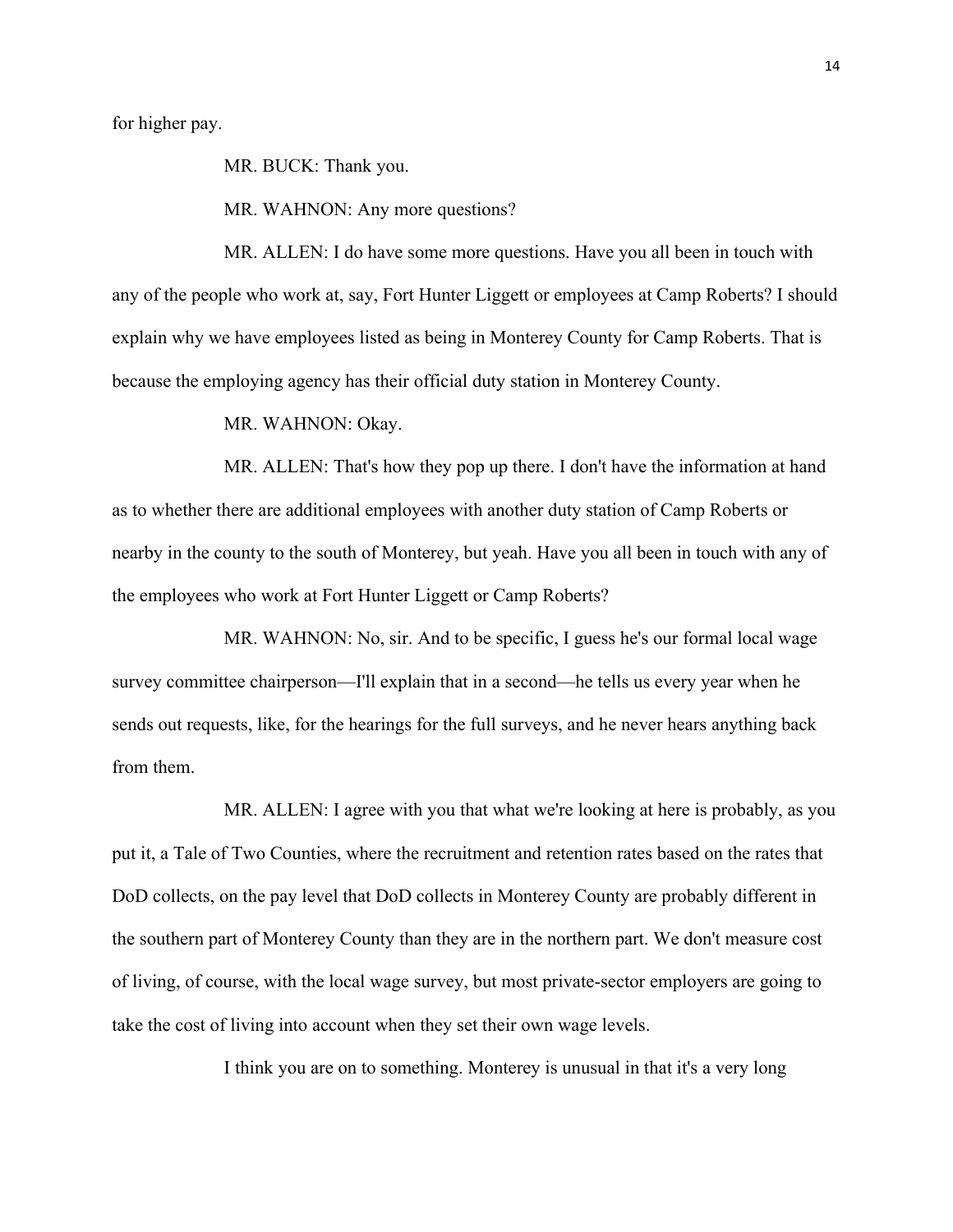county, long coastal California, which is—don't think we have another wage area that's quite the same—don't know if we have another county that's as big as Monterey County and that has more employees in the southern section than in the northern part. This wasn't always the case, though. If we would take a look back maybe into the 1970s—or early 1970s, late 1960s, when the Monterey—Salinas-Monterey wage area was established, Fort Ord would have been a much bigger presence at that time, and there were, I believe, probably hundreds more maintenance employees working at the Naval Postgraduate School.

From my perspective, I think I'll need more time to go over the information that you've provided here, and I do appreciate the information you've shared. I will, however, say that the more expedient, the quicker way to approach any recruitment and retention challenge there may be at the Naval Postgraduate School is for the employer to consider using things like recruitment and retention incentive to get people on board as people leave or to request special wage rates to be established for certain occupations, if they haven't already been explored at the Naval Postgraduate School.

MR. WAHNON: Yes, sir. That's actually up to management. I know that they've explored those. We've actually ended up hiring contractors to fill positions in lieu of being able to hire actual employees, like especially electricians and HVACs. But we've also had issues hiring pretty much every position we have.

You're absolutely right about the numbers in the northern part of the county. Even the Defense Language Institute was another big employer of WG employees, but they actually turned their maintenance over to the city. Like you said, Fort Ord closed down, and the La Mesa housing, a military housing area, they actually went to privatized military housing. So the privatized housing, they employed their own maintenance people. So, yeah, our numbers are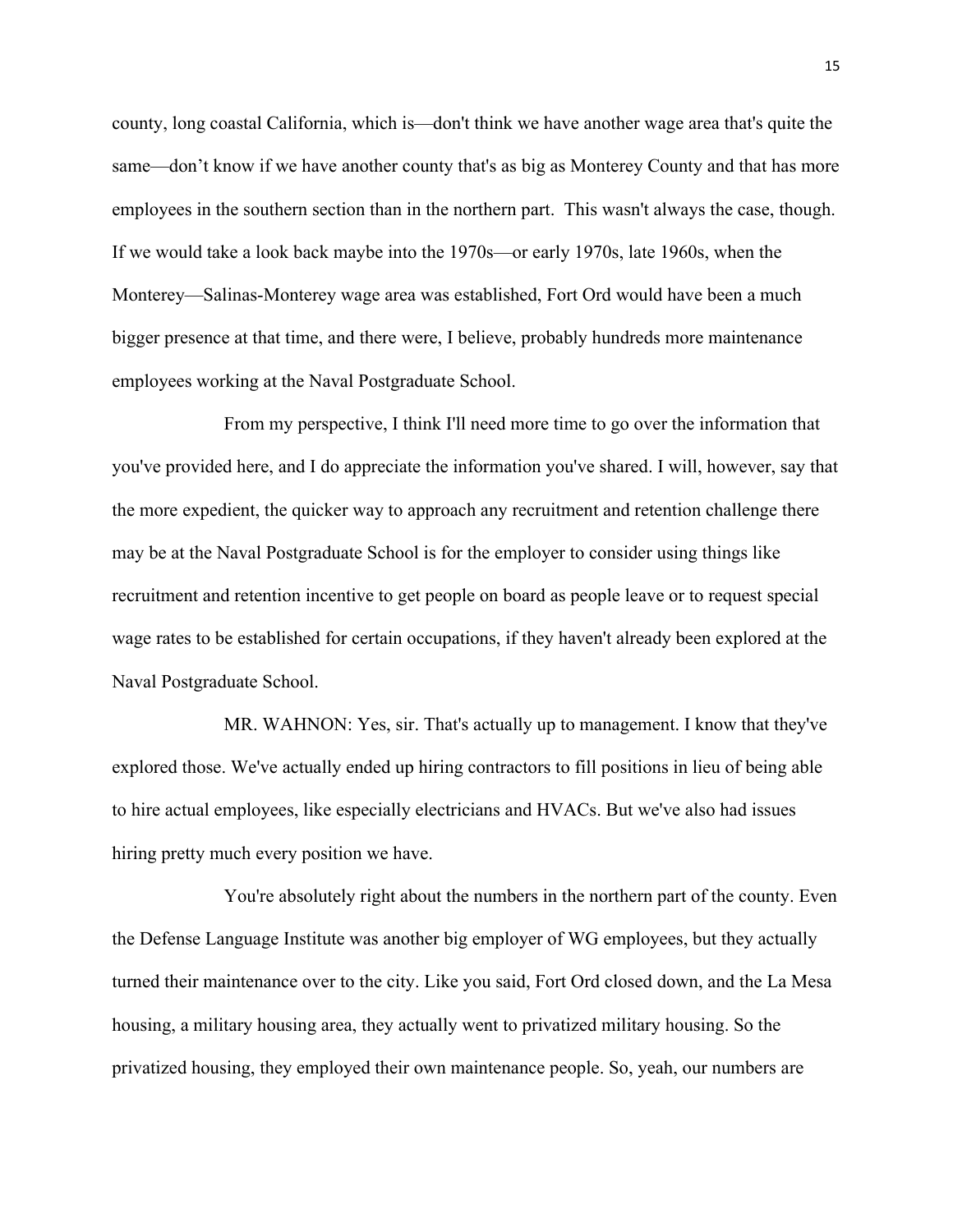considerably less these days. Unfortunately, we haven't really seen—but I know here, we only have about 40 billets.

Just a side note, in terms of cost of living, the reason why I bring it up is specifically because of the recruitment and retention issues. I mean, there's more things that we could draw attention to specifically about the wage survey, but I don't really know how pay is set. I've tried to figure it out. I don't know.

I know that some jobs that we observed in 2018 were definitely higher than what we get. I do believe I put that in the handout that you guys have reviewed. I think we already have data that shows that pay out here that we survey is higher in many instances, but it's just not getting translated into raises in wages, because I've been a part of the wage survey since 2014. And I don't think it's ever gotten us higher pay.

But one thing is for sure. The cost of living keeps going up, and we're definitely starting to clamor for better opportunities around here.

CHAIRMAN FEHRER: I wanted to ask the folks over at DoD if it's possible to take another look at the data to ensure what is being collected is going back through the survey process in a timely way and accurately, if there's a concern about that on your end, Peter.

There is one thing in the written request you folks submitted that I have a question on. You just mentioned you have about 40 billets, and you did list the contractors and what they're making out there; what their rates of pay are. Do you have data on how many contractors you're actually employing or that are actually employed there?

MR. WAHNON: Well, we've had three. We've let a few others go. Currently, we don't have any—well, we had one. We had an HVAC tech contractor who we actually were going to try to—he broke his ankle. So we were going to try to move him into an HVAC spot,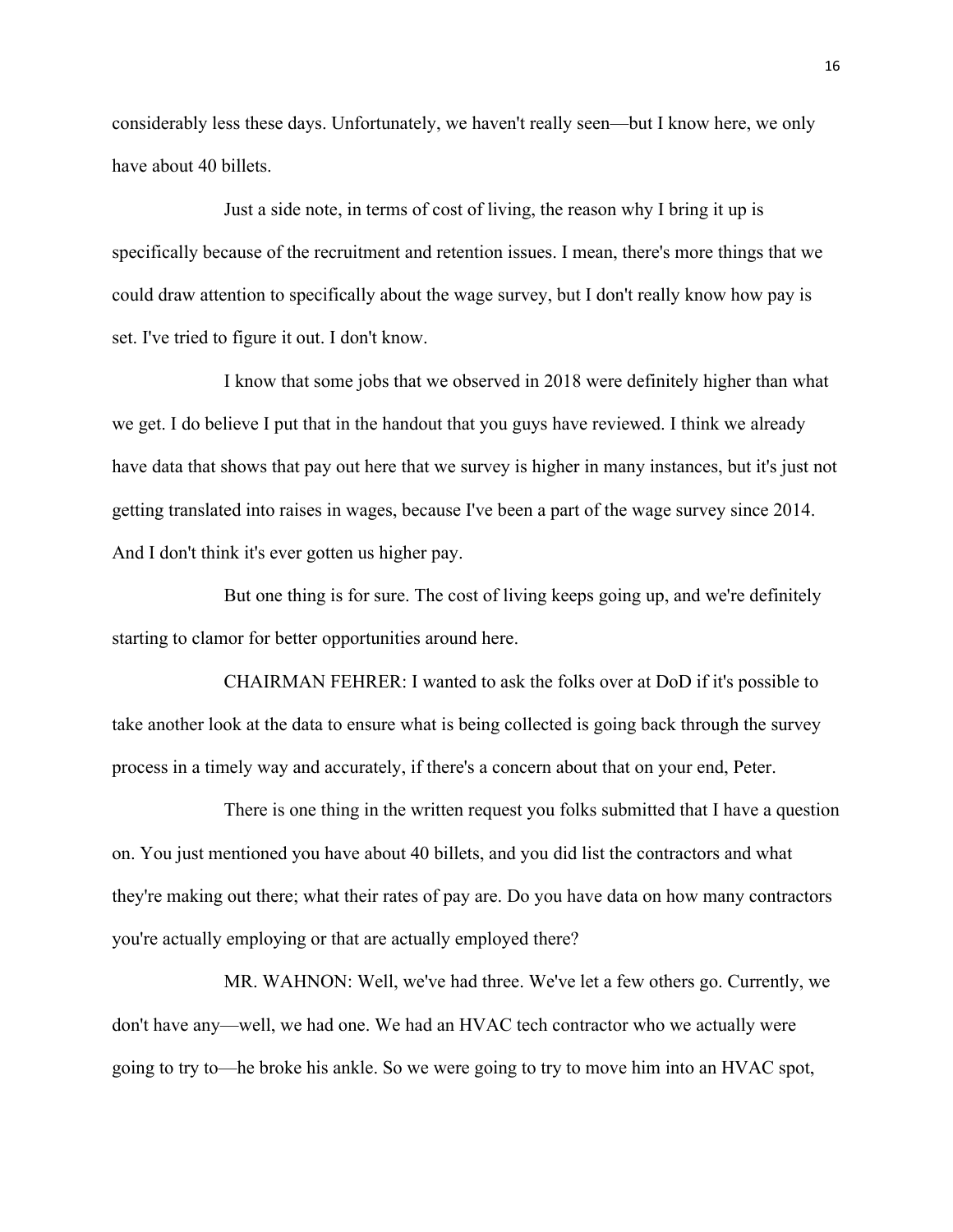but he broke his ankle. The contracting agency is going to replace him with a different contractor. So, at the moment, we have one pending.

CHAIRMAN FEHRER: Do they fall within the list that you gave us? There was a carpenter, electrician, painter, plumber, and pipefitter. Would they piggyback in on any of those, or is that a separate—

MR. WAHNON: Well, they're going to eventually fill the billet of somebody that we can't hire. We have, I think, two open HVAC billets, and so the contractor is going to occupy one.

CHAIRMAN FEHRER: I understand that. I was just wondering from a pay standpoint, what would the pay rate in the private sector as a contractor look like compared to the wage grade equivalent?

MR. WAHNON: Oh. No, they're paid more. They're paid through their agency, and then we pay the agency their rates and fringes as well. They do make more than us.

MR. LYNCH: I just wanted to add in, one of the problems that we've run into, especially in Monterey County, is this is a good example of where the pay cap has become an issue, and I would guess that we're lagging the prevailing rate in Monterey County. And this is probably a very conservative guesstimate of, I would say, at least 10 percent-plus of the local economy when it comes to wage grades. So this is another situation where we are beholden to the cap rates where we have our WG rates based on what the GS increases are.

Once again, we can't provide the full increase. We can't pay exactly what's being paid in Monterey County, what the similar positions are making, because of the caps, the pay caps.

CHAIRMAN FEHRER: Thank you for that information.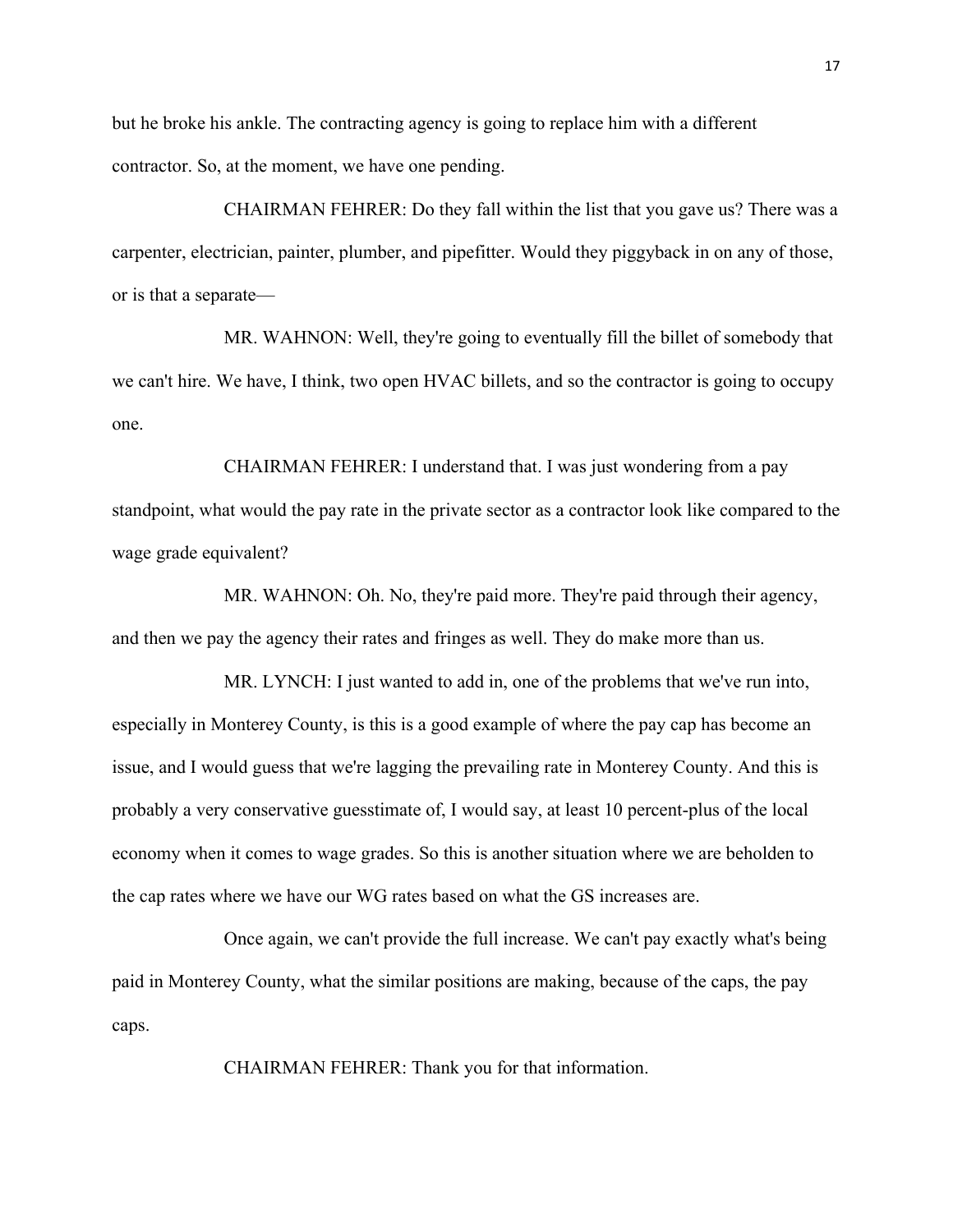Are there any other thoughts or comments? Any further discussion? [No audible response.]

CHAIRMAN FEHRER: And, Mark, I want to ask, did you want to make any comments regarding what was previously presented on Management's position?

MR. ALLEN: I haven't heard any information today that would cause me to question the data that we put into the Management report. However, I would like to have some time to absorb what the local guys from Monterey have shared with us today. There's some important information in there. However, increasing the wage schedule for all employees in Monterey County may not be necessarily the best solution to any recruitment and retention issue, given that their big difference, it appears to be in the northern part of the county compared to the southern half of the county. So that's something I'd like to take a further look at.

But generally speaking, given that it takes, as everybody is aware, a very long time to make changes in any wage area boundaries through regulation, what I'd usually encourage is that if there are recruitment and retention problems that pay flexibilities should be considered and other human resources flexibilities, such as student loan repayments or that sort of thing.

I guess I'll just leave off on that by saying that I don't see anything that we would need to change in the management report, but I would like to have some time to absorb some additional information that's been presented today.

MR. WAHNON: I'm kind of curious about what the pay cap is, especially in terms of the GS's, because the GS's make considerable—about—I'm sorry—a considerable amount of money, more than us. So I don't understand how our pay cap is—I mean, I guess it would be 30 percent less or something? It's probably about what we make less than the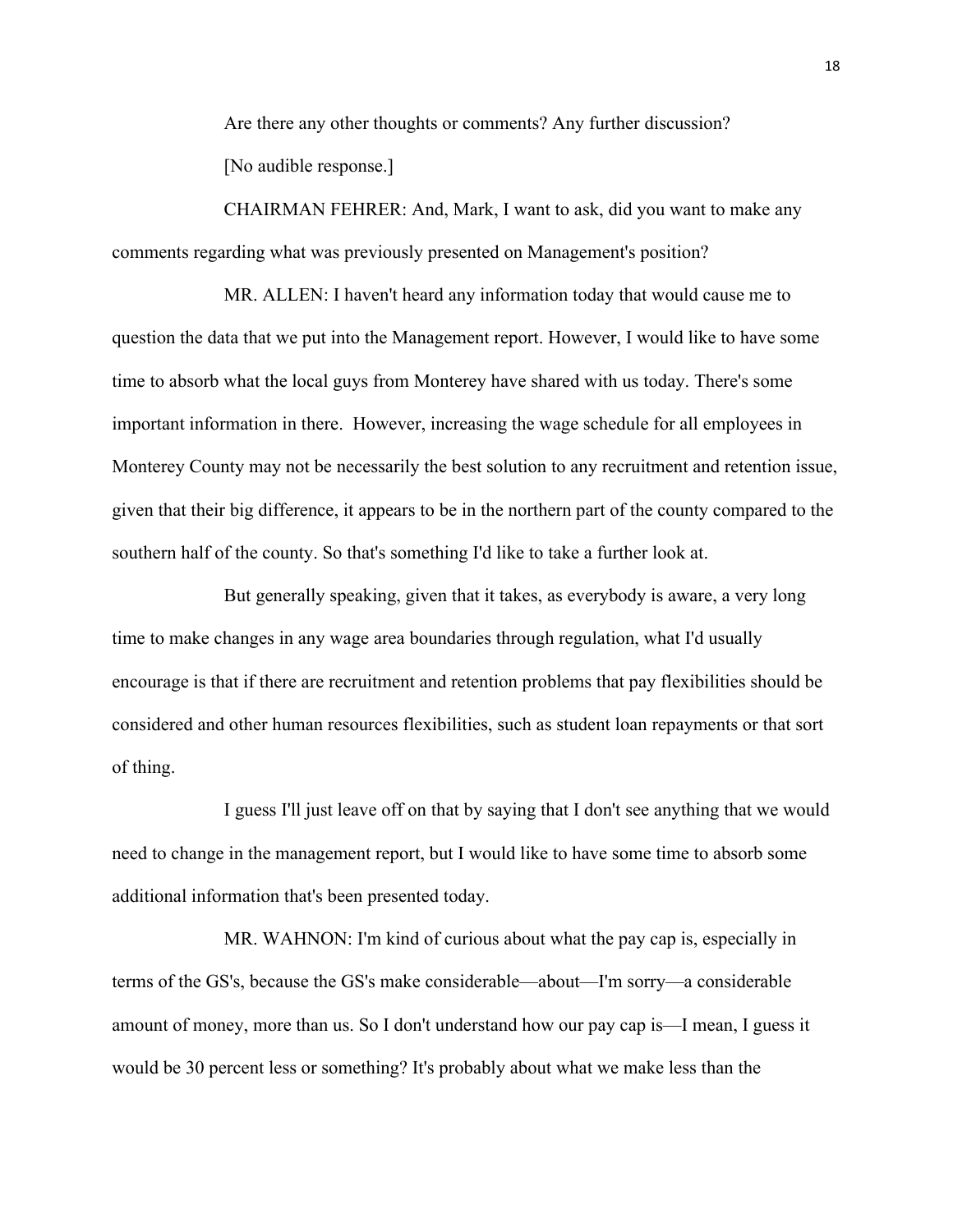equivalent GS grade because of their cost-of-living adjustment, but I'm also curious about the special rate survey, because what we do specifically at Naval Postgraduate School is more akin to construction and facility maintenance. And we're just not really sure how to request it or if it can be key to our industry category of construction and facility maintenance.

MR. ALLEN: I can address some of those questions. Each year since 1978, the Congress has found it appropriate to put a limit on the maximum wage schedule adjustment for Federal Wage System employees. That was mainly done for budgetary reasons during a period of what then was known as "stagflation."

When they're doing a wage survey, they're finding that some employers had their wage rates tied to increases in the cost of living through the consumer price index, so they had escalation clauses in those, and that would have caused pretty big increases in wage levels for Federal Wage System employees in different parts of the country that the government at that time determined they could not afford to pay and did not want to pay for budgetary reasons.

Once that was put in place, it's continued every year since then up until the current year, and the method for doing that was to provide that the cap would equal whatever the General Schedule pay adjustment was. So, if there is a 1 percent pay adjustment for the General Schedule in January, that would mean that the cap would be 1 percent for the Federal Wage System wage schedules. Because of that cap, the wage rates in most wage areas these days are trending below what the private-sector rates are in comparison. Those, what we call "pay gaps," also vary by grade level. Since I am working from home today, I was able to pull up the wage schedule and pay gap information for the Salinas-Monterey wage area, and I am looking at it right now to see what pay gap actually is.

I'm seeing that for FY2020, it was 16 percent below at Wage Grade 2, and let's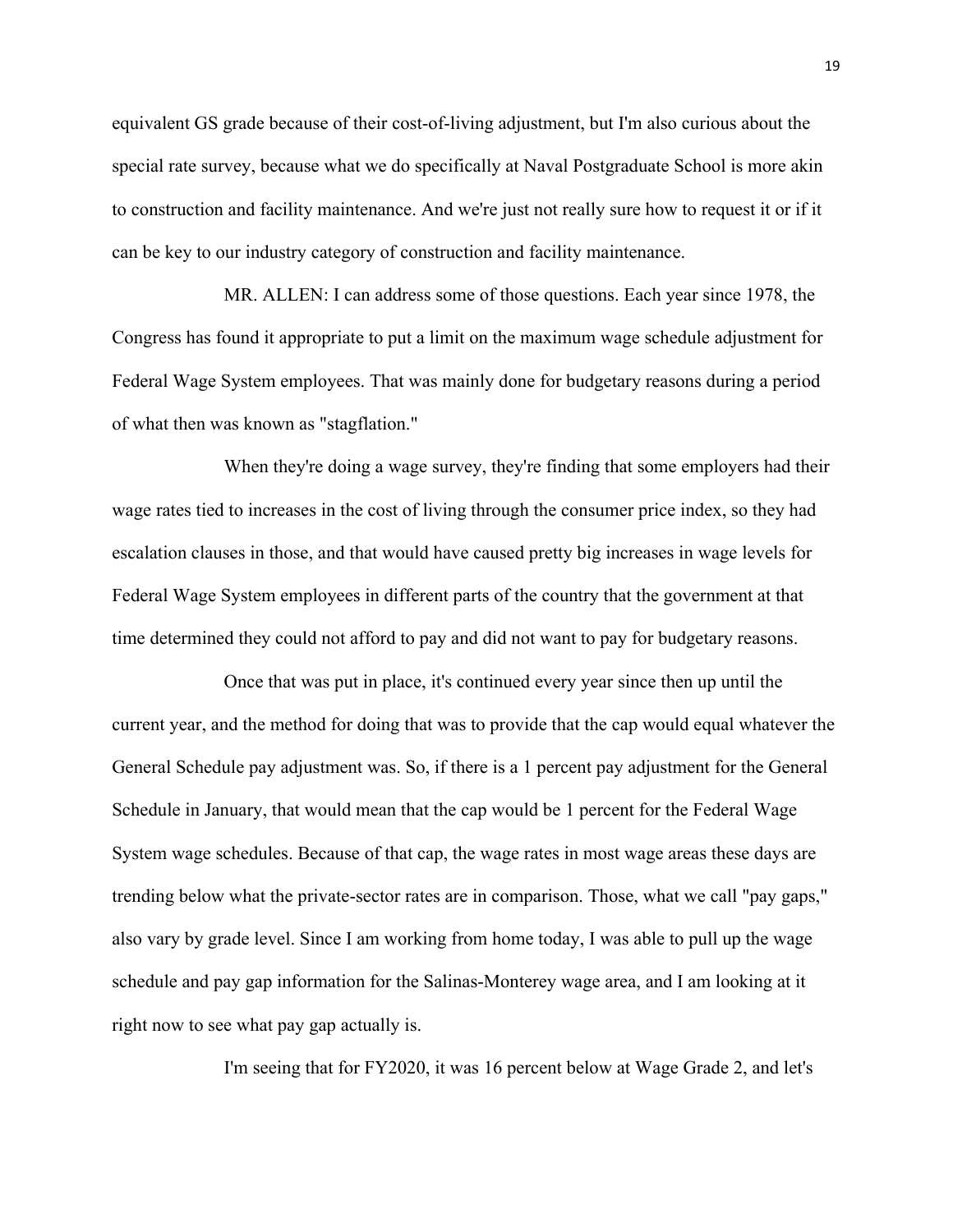see. Wage Grade 10—the majority of the employees in the Salinas-Monterey wage area are between WG-8 and WG-10, and as Chris had mentioned, the pay gap for that—sorry for talking slow. I'm trying to scroll through my spreadsheet.

MR. WAHNON: It almost sounds like the wage surveys can't help us if there's a pay gap.

MR. ALLEN: Well, I think what Chris is saying is that if there were no pay cap, if the pay cap was removed, then the wage rates in Monterey County would be higher because they would need to be equivalent to the full market rates.

So, the pay gaps for the WG-8 through WG-10 positions, I believe they're somewhere between maybe 6 and 2 percent, in that general range. We see most of—the high pay gap there is at the lower grade levels, if what I'm looking at is the right thing.

There's legislation that sets the pay cap amount each year, but OPM has the authority to waive that as a recruitment and retention flexibility if an agency needs OPM to do that.

> MR. WAHNON: I understand what you're saying, sir. CHAIRMAN FEHRER: Thank you for looking that up. MR. LYNCH: Actually, Mr. Chairman, if I could jump in really quick again? CHAIRMAN FEHRER: Certainly.

MR. LYNCH: I just wanted to touch base on the special salary rates, the question that was asked. If they do want—if the command does want to go that direction, what they'll need to do is there are—there's a certain set of paperwork that needs to be completed, and they just need to work with their leadership at the Naval Postgraduate School, the HR folks, and it will have to go up through their command and up to the DCPAS special pay team, and then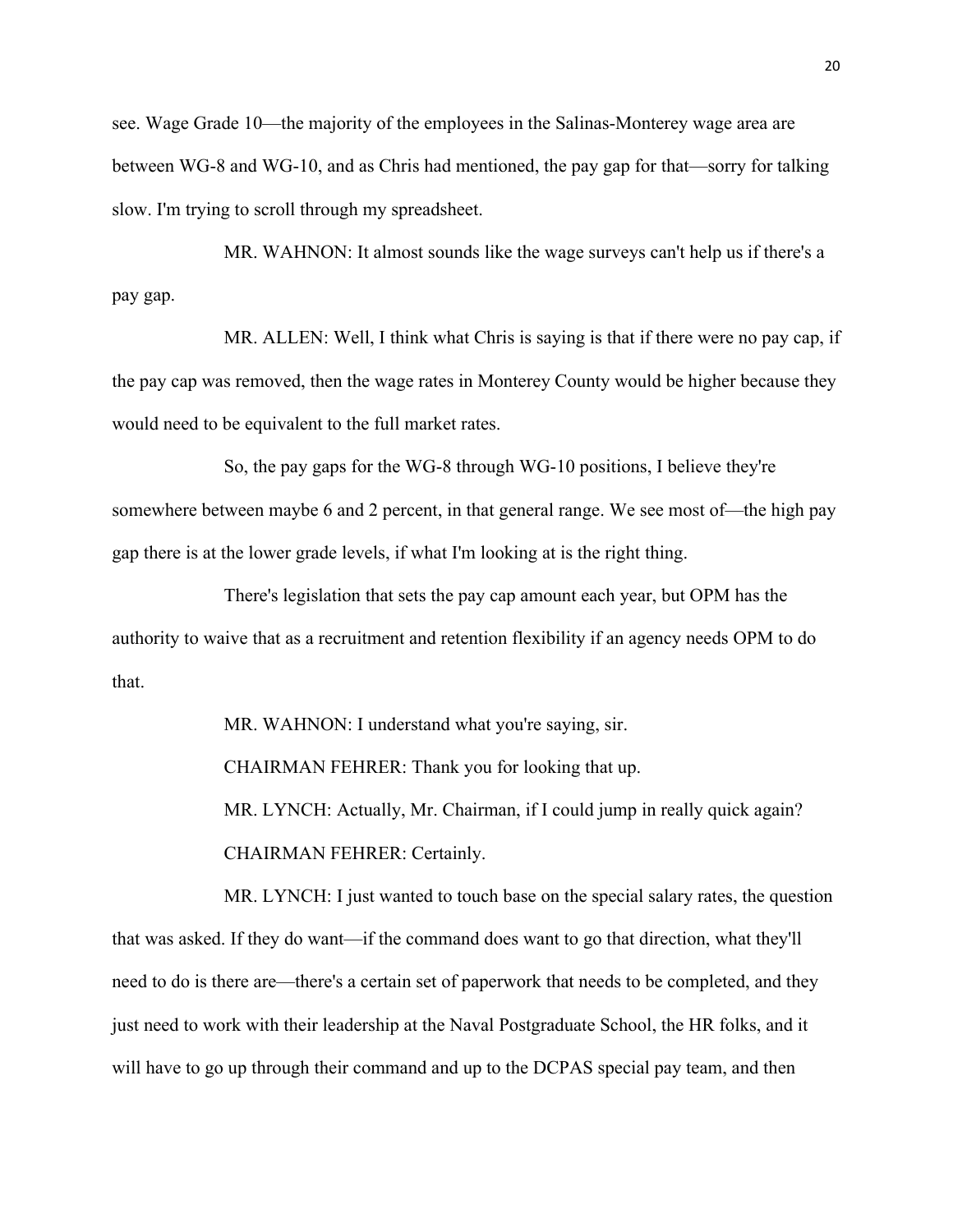they'll work with the Navy leadership—or the Navy HR folks to make sure everything is in place and then send it on to OPM for final approval.

I can work with them or at least make sure they get to the right people. Gary Kistner, who is on the call now, is the main point of contact, as would be Mr. Karl Fendt. He's the head of the Wage and Salary Division. They're the experts in this field. So, if you do want to pursue that, please let us know. I'm on the email list for this invitation. So please feel free to reach out if you have any other questions on the special salary rates.

> MR. WAHNON: Yes, sir. Could you give me your name one more time, please? MR. LYNCH: Christopher P. Lynch, L-y-n-c-h.

MS. ATIZ: Hi, Chris. Everybody, this is Kendra from the Department of Navy, OCHR headquarters. Sir, if you have any questions pertaining to how to request those, you can also submit the inquiry to me as the Policy and Program Compensation Program Manager for the Department of Navy. If the Naval Postgraduate School requires any assistance, they are more than welcome to reach out to their head of HR, which is the DCHR, Tammy Barbarin, or to me as well. And our office reviews those requests prior to routing to the DCPAS, which is Mr. Lynch and Mr. Kistner.

MR. WAHNON: Yes, ma'am. What was your name?

MS. ATIZ: Atiz, Alpha Tango India Zulu. My first name is Kendra.

MR. WAHNON: I just want to clarify that our HR isn't Naval Postgraduate School. Our human resources is in San Diego.

And just to touch on a point that I mentioned earlier, I think just up until this year, our local wage survey committee chairperson was actually a part of Naval Postgraduate School locally. That was the only support that that HR department gave our command. So they are two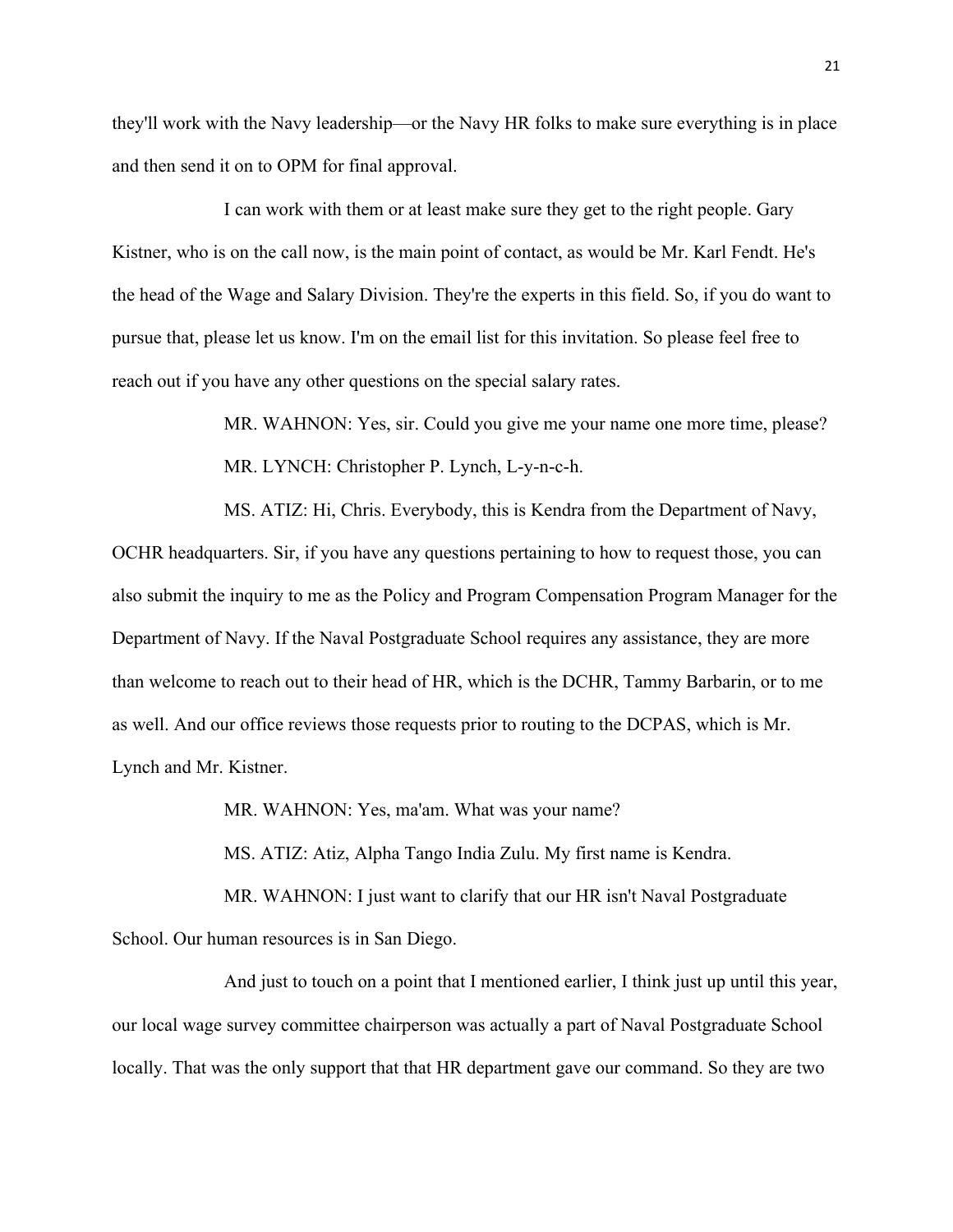separate commands.

But now our local wage survey committee chair has been moved apparently to San Diego. Nobody really knows who they are or how to get ahold of them. I've requested—like I've told you guys before, we don't have the 2019 or 2020 survey information. I've triad requesting it. I have no idea where to go to get it. I don't even know if that even counts as actual wage survey committee if they're not even in the survey area.

MR. ALLEN: I would like to address that question about the wages that are gathered in Monterey County. I would suggest, Peter, you talk offline with Chris Lynch to see what information DoD could provide to you there. There are certain limits that DoD operates under for confidentiality purposes, but DoD may be able to provide you with some kind of sanitized information on what's actually gathered there.

MR. WAHNON: Yes, sir. I just want to thank you guys for the opportunity to present our case to you. I really appreciate it, and hopefully, we can—I've got some good information. I look forward to working with you guys further. Thank you for your time.

MR. ALLEN: Thank you.

CHAIRMAN FEHRER: Peter, thank you for presenting your information, and, Chris and Kendra, thank you for your offers to help them fill these jobs and keep their work moving.

That said, we'll continue to carry this over to our future meetings as we do more research and review, and we will move on then to our last item under New Business, the letter from ACT requesting that FPRAC delay the vote on the ACT Puerto Rico proposal until April or May of 2021.

Does anyone object to this request?